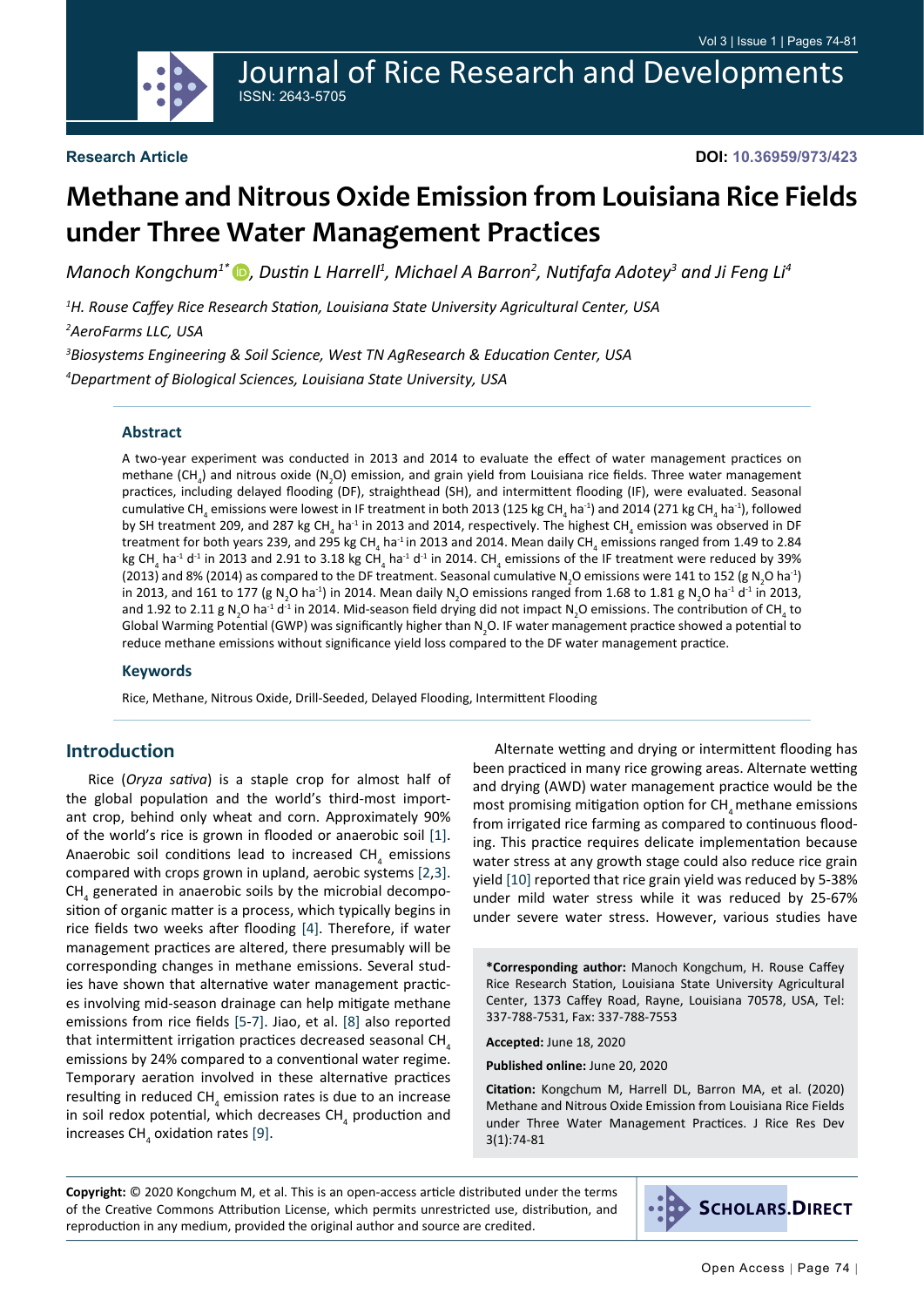shown the potential to reduce water use by keeping the field dry during midseason without yield reduction [\[8](#page-6-6),[11,](#page-6-9)[12](#page-6-10)]. Besides reducing water use, drying the field can also significant-ly reduce CH, emission [[6](#page-6-11)[,13,](#page-6-12)[14](#page-6-13)]. Rice plant is most sensitive to water stress during the reproductive stage, when lack of water at flowering stage causes a high percentage of grain yield reduction [[15-](#page-6-14)[17](#page-6-15)].

In aerobic soil conditions under AWD, the higher emissions of  $N_{2}$ O as a by-product of nitrification were observed [[18\]](#page-6-16). The majority of  $N_2O$  emissions in rice systems occur during the field drainage periods when soils change from anaerobic to aerobic conditions may range from 10-75% of the total seasonal N<sub>2</sub>O emissions [[19\]](#page-6-17). Management practices play significant role on flux rates of  $N_{2}$ O from paddies [[20\]](#page-6-18). While CH<sub>4</sub> emissions is reduced through intermittent flooding, it is likely that  $N_{2}$ O emissions could be increased due to different mechanisms controlling the production of these two major greenhouse gases [[18](#page-6-16)[,21](#page-6-19)]. It is difficult to minimize both gases simultaneously [\[3](#page-6-2)].

Louisiana rice production is the third largest producer in the U.S. with approximately 185,000 ha. Various water management practices are used for the production in this area (i.e. continuous flooding, delayed flooding, straighthead, intermittent flooding (or alternate wetting and drying elsewhere), and furrow irrigation). However, only three water management practices were included in this study, delayed flooding, straighthead, and intermittent flooding. In delayed flooding, a permanent flood is applied four to five weeks after seeding. The straighthead management is so-named because this water management practice is recommended to combat the physiological disorder that occurs in rice [[22\]](#page-7-0). In the straighthead management, rice fields are drained two weeks after the establishment of the permanent flood, dried for a few days, and then reflooded [\[22](#page-7-0)]. In the intermittent flooding, the initial flood is established, but water in the field is allowed to recede naturally due to the other processes (i.e. evapotranspiration, seepage). Once drained, the soil cracks and the field are reflooded. This cycle is repeated throughout the growing season until the pre-harvest drainage. Fields under any of the water management practices are drained approximately two weeks before rice is harvested [\[23](#page-7-1)].

The objective of this study was to evaluate CH<sub>4</sub> and N<sub>2</sub>O emissions, global warming potential (GWP), and grain yield from three water management practices; delayed flooding (dominant water management practice in South Louisiana), straighthead, and intermittent flooding on rice grown in South Louisiana.

## **Materials and Methods**

#### **Site description**

Field experiments were conducted at the LSU Agricultural Center H. Rouse Caffey Rice Research Station near Crowley, Louisiana. The study area has been managed in a rice-fallow system from March to August for cropping season of 2013 (30° 14'17.44" N, 92° 21'8.14" W) and 2014 (30° 14'47.55" N, 92° 20'59.16" W). The soil at study site was a Crowley silt loam (Typic Albaqualfs) [[24\]](#page-7-2). The slope across the study **Table 1:** Soil properties before planting for the 2013 and 2014 cropping season. Organic matter was analyzed using the dry combustion technique (Leco) and extractable elementals were extracted using Mehlich 3 and then analyzed by ICP.

| Parameter                           | 2013             | 2014             |  |  |  |  |  |  |  |
|-------------------------------------|------------------|------------------|--|--|--|--|--|--|--|
| pH (1:1 water)                      | 7.14             | 7.4              |  |  |  |  |  |  |  |
| Organic matter (%)                  | 1.13             | 1.74             |  |  |  |  |  |  |  |
| P (mg $kg^{-1}$ )                   | 13               | 12               |  |  |  |  |  |  |  |
| K (mg $kg^{-1}$ )                   | 68               | 66               |  |  |  |  |  |  |  |
| Ca $(mg kg-1)$                      | 1179             | 1744             |  |  |  |  |  |  |  |
| Mg (mg $kg^{-1}$ )                  | 254              | 297              |  |  |  |  |  |  |  |
| S (mg $kg^{-1}$ )                   | 9.4              | 10.5             |  |  |  |  |  |  |  |
| Na $(mg kg-1)$                      | 86               | 62               |  |  |  |  |  |  |  |
| Cu (mg $kg^{-1}$ )                  | 1.8              | 1.8              |  |  |  |  |  |  |  |
| Zn $(mg kg-1)$                      | 7.4              | 5.9              |  |  |  |  |  |  |  |
| Soil particle size distribution (%) |                  |                  |  |  |  |  |  |  |  |
| Sand                                | 4.1              | 3.8              |  |  |  |  |  |  |  |
| Silt                                | 80.2             | 81.3             |  |  |  |  |  |  |  |
| Clay                                | 15.7             | 14.9             |  |  |  |  |  |  |  |
| <b>Textural class</b>               | Silt Loam        | Silt Loam        |  |  |  |  |  |  |  |
| Bulk density (g $cm^{-3}$ )         | 1.39             | 1.44             |  |  |  |  |  |  |  |
| Soil moisture at -20 kPa (% w/w)    | $23.7 (\pm 4.1)$ | $24.1 (\pm 3.8)$ |  |  |  |  |  |  |  |

**Note:** Since our rice cultivation system was rice/fallow/rice, the experimental site in 2013 and 2014 were not the same.

area was approximately 0.1%. A composite soil sample was collected for nutrient analysis before planting in both 2013 and 2014 (Table 1). Monthly rainfall data was collected from a weather station at the H. Rouse Caffey Rice Research Station during the study ([Figure 1](#page-2-0)).

## **Experimental design and agronomic management**

The experimental plots were arranged in a split-plot experimental design with four replications for grain yield evaluation. The treatments were three water management practices as main-plot and three rice varieties as sub-plot. The three water management practices were delayed flooding (DF), straighthead management (SH), and intermittent flooding (IF). In the DF water management, permanent flood initiated at 4-5 weeks after planting and maintained water throughout the season. Soil moisture probes that connected to soil moisture monitor (Watermark, model 900M, IRROMETER, CA, USA) were installed at 10 cm depth in all three water management plots. In the SH water management, a short period of drain after permanent flood was initiated. In the IF water management treatment, multiple short periods of drains were applied (three times for both years). Re-flooding of each drain was performed when the soil moisture monitor reached -20 kPa in the SH and IF water managements. From our calibration using gravimetric method, soil moisture content at -20 kPa in the SH and IF for both years range from 19.6-27.9% (w/w). Permanent flood was drained before harvesting in all water management treatments.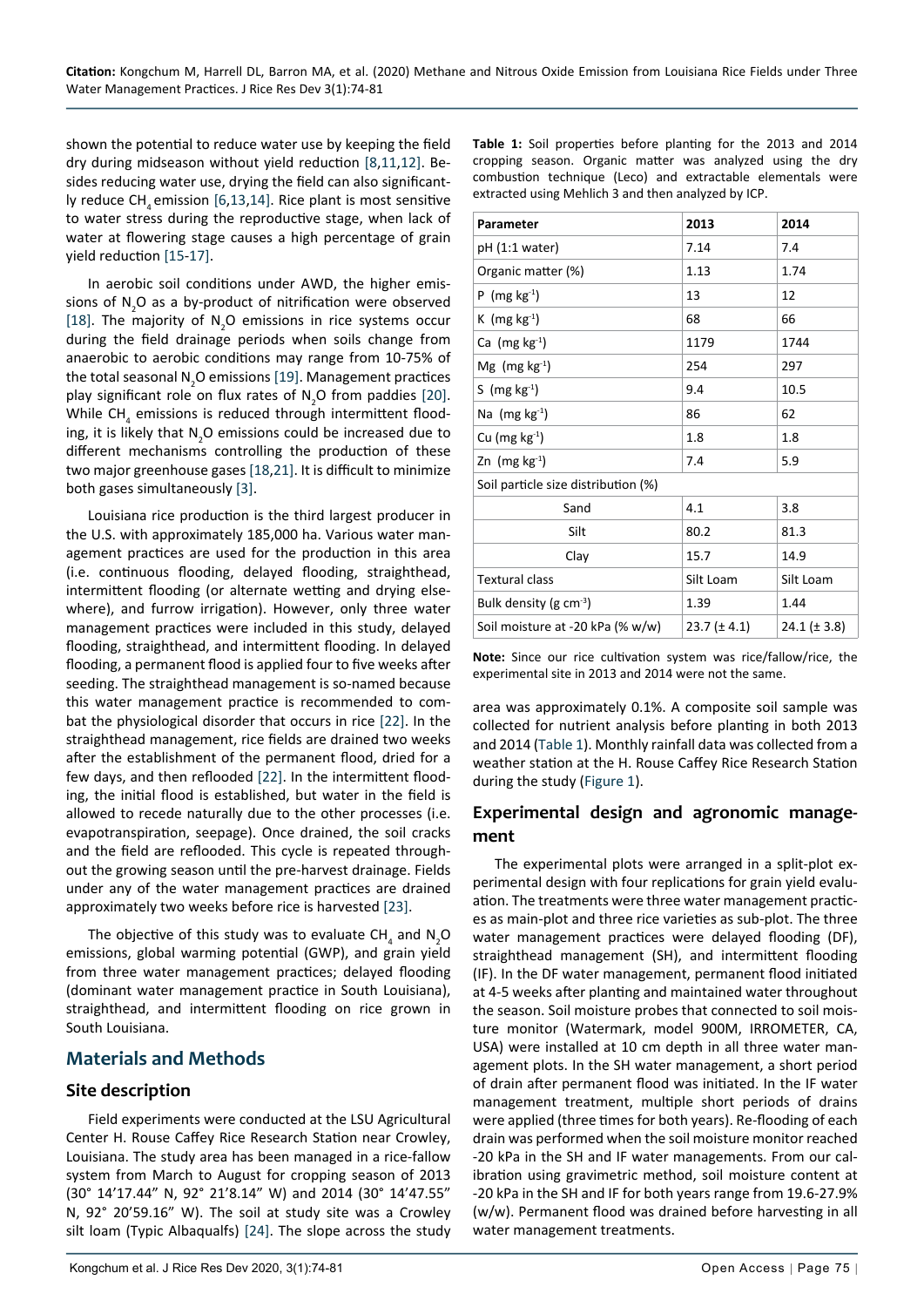**Citation:** Kongchum M, Harrell DL, Barron MA, et al. (2020) Methane and Nitrous Oxide Emission from Louisiana Rice Fields under Three Water Management Practices. J Rice Res Dev 3(1):74-81

<span id="page-2-0"></span>

Three rice varieties were CL151, Cheniere, and Jupiter in 2013, and CLXL729, Cheniere, and Jupiter in 2014. These varieties are all recommended in Louisiana due to their high yield potentials and disease resistance [[25\]](#page-7-5). Plot size was 1.42 m × 4.88 m and included seven rows of rice 20.3 cm apart. Seeding rate for non-hybrid varieties was 355 seeds  $m<sup>2</sup>$  and 151 seeds m<sup>-2</sup> for hybrid variety (CLXL729).

In 2013, the rice was drill-seeded on March 15 with emergence occurring on March 28 (13 DAP (days after planting)). Phosphorus (P) and potassium (K) fertilizers were applied to the plots at planting at a rate of 75 kg ha $^{-1}$ . Nitrogen (N) in form of urea was applied at a rate of 135 kg ha $^{-1}$  one day before permanent flood established on May 17 (63 DAP), almost five weeks after planting. All water management treatments, the last drained was on July 29 (136 DAP), prior to harvesting on August 8 (146 DAP), with 73 days under flooded conditions for the delayed flooding management practice. In the SH treatment, the short period of drained was on June 1 (78 DAP) and a permanent flood was re-established on June 5 (82 DAP), with 69 days under flooded conditions. In the IF treatment, three re-flooding events took place when the soil moisture content reached -20 kPa on June 21 (98 DAP), July 5 (112 DAP), and July 22 (129). The total number of flooding days was 61. Grain yield was measured at 12% moisture content and calculated in kilograms per hectare (kg ha<sup>-1</sup>).

In 2014, the rice was drill-seeded on March 13 and emergence occurred on March 30 (17 DAP). All fertilizer management practices were the same as the 2013 trial as described above. A permanent flood was established on May 9 (57 DAP) and drained for harvesting on July 31 (140 DAP). In the SH treatment, the short period of drained was on May 23 (71 DAP) and the permanent flood was re-established on May 27 (75). In the IF treatment, three re-flooding events took place when the soil moisture content reached -20 kPa on May 23 (71 DAP), June 9 (88 DAP), and June 23 (102 DAP). Number of flooding days for DF, SH, and IF were 83, 79 and 71 respectively. Rice was harvested on August 14 (154 DAP). Grain yields were measured from the whole plot at 12% moisture content and calculated in kilograms per hectare (kg ha<sup>-1</sup>).

#### **Gas sample collection and analyses**

 $CH<sub>4</sub>$  and N<sub>2</sub>O flux by a diffusion chamber was measured using a completely random design in which each water management practice constituted a treatment with three replications. To represent emission data from outstanding rice cultivars in Louisiana, each replication corresponded with a different cultivar: a medium-grain (Jupiter) and two long-grains (CL151 and Cheniere) cultivars. Weekly headspace emissions measurements for CH<sub>4</sub> and N<sub>2</sub>O were conducted using the static closed chamber method [[24,](#page-7-2)[26](#page-7-3)[,27](#page-7-4)]. However, if the scheduled date has a severe weather condition, then the sampling will be done immediately when weather permits. As an increased of hybrid rice acreage in south Louisiana, a hybrid rice cultivar CLXL729 was selected to replace CL151 in 2014 in order to measure methane and nitrous oxide emissions from the outstanding rice varieties in the region. The diffusion chambers were composed of a base and a removable top, each constructed of clear plexiglass measuring 30 cm × 30 cm × 30 cm. Three chamber bases were installed in each water treatment and were left in the place over the entire growing season. Additional bases were stacked on top as needed to accommodate the growth of the rice crop. Gas sampling occurred from 10:00 am to 12:00 pm and sampling techniques were identical for each replication within each treatment. During flux measurements, the trough of each sampling base was filled with water to seal the diffusion chamber. A rubber septum on top of each chamber served as the gas sampling port and a thermometer (on top of each chamber) was used to measure air temperature. Additionally, air samples outside the chambers in each water management treatment were taken for background concentration comparison.

The headspace gas was mixed each time before collect-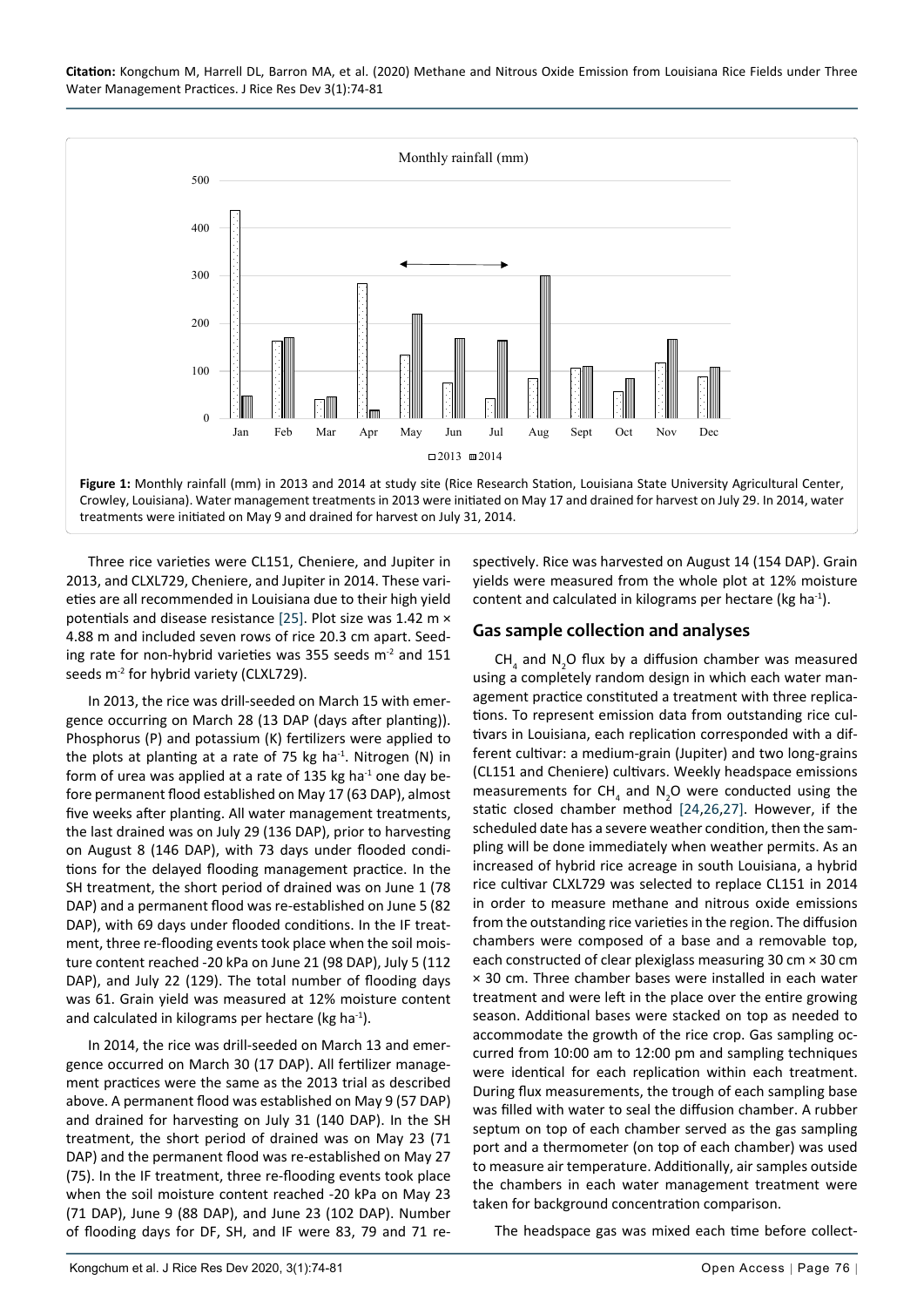ing a sample. A 15 mL gas sample was withdrawn from the septum at the top of the chamber using a 20 mL gas-tight syringe at 30-minute intervals, beginning at 0 minutes when the top chamber was installed, 30-, and 60-minute marks. Once the sample was collected, it was immediately injected into a pre-evacuated, 10-mL glass vial sealed with crimp-top butyl stopper. Floodwater heights and air temperature inside the chamber were recorded for calculating methane and nitrous oxide flux.

The gas samples were analyzed for CH<sub>4</sub> and N<sub>2</sub>O using the Varian CP- 3800 GC. The gas-tight syringe was used to withdraw 2.5 mL gas sample from each sample's vacutainer and injected into the stainless-steel GC column. The data recorded from the GC results was converted from parts per million by volume (ppmv) to mass per unit volume (mg  $m<sup>-3</sup>$ ) under the assumption of a standard atmospheric pressure of 1 atm using the formula:

$$
\frac{mg}{m^3} = ppmv \times \frac{M}{RT}
$$

where *M* is the molecular weight of the gas (16.04 g mol-<sup>1</sup> for CH<sub>4</sub> and 44.01 g mol<sup>-1</sup> for N<sub>2</sub>O), R is the gas constant (0.08206 L atm  $K^{-1}$  mol<sup>-1</sup>) and *T* is the temperature at sampling time in degrees Kelvin (K).

These converted values were then used to calculate the CH<sub>4</sub> and N<sub>2</sub>O flux per unit area. Methane and N<sub>2</sub>O fluxes were computed using the formula:

$$
F = \frac{\Delta C}{\Delta t} \times \frac{V}{A} \times \frac{273.15}{T}
$$

Where *F* is the CH<sub>4</sub> or N<sub>2</sub>O flux rate in mg m<sup>-2</sup> d<sup>-1</sup>, ΔC is the change in concentration of the gas with the corresponding change in time (*Δt*), *V* is the chamber volume, *A* is the enclosed surface area, and *T* is the final temperature in degrees Kelvin (K). The seasonal or yearly cumulative emission was calculated from daily emissions assuming the flux changes between two consecutive sampling days are linear [[28\]](#page-7-6).

Global warming potential (GWP) of  $CH_4$  and  $N_2$ O was calculated in mass of CO<sub>2</sub> equivalents (kg CO<sub>2</sub> eq ha<sup>-1</sup>) over a 100year time horizon. The radioactive potentials relative to CO<sub>2</sub> of 28 and 265 were used for CH<sub>4</sub> and N<sub>2</sub>O, respectively (IPCC, 2013). Yield-scaled GWP (GWP<sub>v</sub>) expressed as GWP per unit mass of rice grain yield (kg CO<sub>2</sub> eq Mg grain<sup>-1</sup>) was calculated by the ratio of GWP (Mg CO<sub>2</sub> eq ha<sup>-1</sup>) and grain yield (Mg ha<sup>-1</sup>).

#### **Statistical analysis**

Grain yield and flux data were entered into SAS 9.4 statistical software using PROC GLM to perform an analysis of variance (ANOVA) to determine significant differences among treatments. Mean separation of significant effects was determined using LSD at *P* < 0.05.

#### **Results and Discussion**

#### **Effect of water management on methane and nitrous oxide flux**

In 2013, methane emissions were highly variable, ranging from 0.04-10.96 kg  $CH_4$  ha<sup>-1</sup> d<sup>-1</sup>. CH<sub>4</sub> emissions were low for the first three sampling dates in all water management treatments ([Figure 2a\)](#page-3-0). Generally, an initial increase in a flux rate began four weeks after the first flood (May 17 (63 DAP)), which took place from June 6 (83 DAP). A decreasing trend was then observed on June 27 (104 DAP), when a second, larger increase in the flux for all treatments began. The maximum peak of the DF (10.96 kg CH<sub>4</sub> ha<sup>-1</sup> d<sup>-1</sup>) and SH (8.51 kg CH<sub>4</sub> ha $^{-1}$  d $^{-1}$ ) treatments was recorded on July 18 (125 DAP) but it was observed on July 11 (118 DAP) for IF treatment (6.62 kg CH<sub>4</sub> ha<sup>-1</sup> d<sup>-1</sup>). The flux rate generally decreased in all treatments after July 18 (125 DAP) until the main crop harvest on August 8 (146 DAP).

In 2014 [\(Figure 2b\)](#page-3-0), the highest methane emission was 7.70 kg CH<sub>4</sub> ha<sup>-1</sup> d<sup>-1</sup> in the DF treatment and the lowest was 0.08 kg CH<sub>4</sub> ha<sup>-1</sup> d<sup>1</sup> in the IF treatment. There was only one significant difference ( $P = 0.047$ ) of methane flux from the

<span id="page-3-0"></span>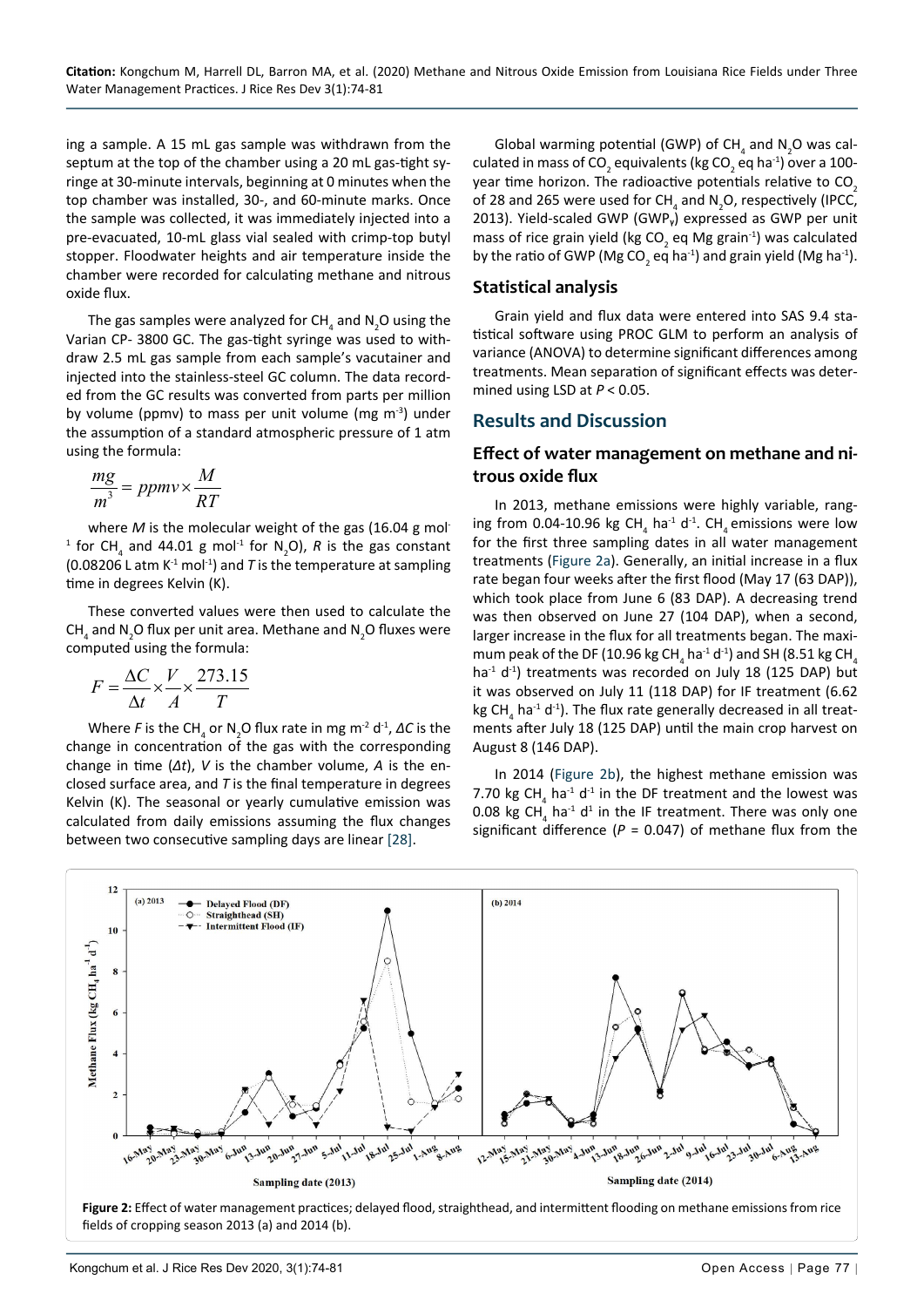**Table 2:** Effect of water management practices on daily and annually methane (kg CH<sub>4</sub> ha<sup>-1</sup>) and nitrous oxide (g N<sub>2</sub>O ha<sup>-1</sup>) emission, grain yield, global warming potential (GWP) and yield-scaled global warming potential (GWP<sub>v</sub>), above ground biomass at 50% heading, and rice grain yield.

| Treatment               | <b>Methane</b>                         |                  | <b>Nitrous Oxide</b> |          | GWP (100-year time<br>horizon)            |      | GWP <sub>v</sub> (Yield-<br>scaled) | Above ground<br>biomass at 50%<br><b>Heading</b> | Yield       |             |
|-------------------------|----------------------------------------|------------------|----------------------|----------|-------------------------------------------|------|-------------------------------------|--------------------------------------------------|-------------|-------------|
|                         | Daily*                                 | Seasonal         | Daily*               | Seasonal | CH.                                       | N, O | Total                               | (kg CO <sub>2</sub> eq Mg                        | $(kg ha-1)$ | $(kg ha-1)$ |
|                         | (kg CH <sub>4</sub> ha <sup>-1</sup> ) |                  | $(g N, O ha^{-1})$   |          | (kg CO <sub>2</sub> eq ha <sup>-1</sup> ) |      | $grain^{-1}$                        |                                                  |             |             |
| 2013                    |                                        |                  |                      |          |                                           |      |                                     |                                                  |             |             |
| Delayed Flood (DF)      | 2.84a                                  | 239a             | 1.81a                | 152 a    | 6692 a                                    | 40 a | 6732 a                              | 833 a                                            | 9912 a      | 8079 a      |
| Straighthead (SH)       | 2.48a                                  | 209a             | 1.68a                | 141a     | 5852 a                                    | 37a  | 5889 a                              | 796 a                                            | 9713 a      | 7398 ab     |
| Intermittent Flood (IF) | 1.49a                                  | 125 <sub>b</sub> | 1.74a                | 146 a    | 3500 b                                    | 39a  | 3539 b                              | 499 b                                            | 8714 b      | 7097 b      |
| 2014                    |                                        |                  |                      |          |                                           |      |                                     |                                                  |             |             |
| Delayed Flood (DF)      | 3.18a                                  | 295a             | 1.92a                | 161a     | 8260 a                                    | 43 a | 8303 a                              | 731 a                                            | 11917 a     | 11351 a     |
| Straighthead (SH)       | 3.09a                                  | 287 a            | 2.11a                | 177a     | 8036 a                                    | 47 a | 8083 a                              | 729 a                                            | 10153 a     | 11083 a     |
| Intermittent Flood (IF) | 2.91a                                  | 271a             | 2.07a                | 174 a    | 7588 a                                    | 46 a | 7634 a                              | 674 a                                            | 10433 a     | 11329 a     |

Means followed by the same letter within each column for individual year are not significantly different ( $P < 0.05$ , LSD). \*Daily emissions were based on 84 and 93 days of the gas measurements in 2013, and 2014, respectively.

sampling on June 13 (92 DAP) were 7.70 (a), 5.29 (ab), and 3.79 (b) kg  $CH_4$  ha<sup>-1</sup> d<sup>-1</sup> from the DF, SH, and IF treatments, respectively.

Daily CH<sub>4</sub> emissions were not statistically different in both 2013 (*P* = 0.087) and 2014 (*P* = 0.517). The lowest was in the IF treatment for both 2013 and 2014 (Table 2). The lowest mean emissions per day was 1.49 kg CH<sub>4</sub> ha<sup>-1</sup> d<sup>-1</sup> in the IF treatment in 2013 and 2.91 kg CH<sub>4</sub> ha<sup>-1</sup> d<sup>-1</sup> and the highest mean was 2.84 and 3.18 kg CH<sub>4</sub> ha<sup>-1</sup> d<sup>-1</sup> in the DF treatment in 2013 and 2014, respectively. In 2013, CH $_{\tiny{4}}$  cumulative emission in the DF treatment (239 kg CH $_{\textrm{\tiny{4}}}$  ha $^{\textrm{\tiny{1}}}$  yr $^{\textrm{\tiny{1}}}$ ), the SH treatment (209 kg CH $_{\textrm{\tiny{4}}}$ ha<sup>-1</sup> yr<sup>-1</sup>), and the IF treatment (125 kg CH<sub>4</sub> ha<sup>-1</sup> yr<sup>-1</sup>). In 2014, cumulative methane emissions were 295, 287, and 271 kg CH. ha<sup>-1</sup> yr<sup>1</sup> for the DF, SH, and IF treatments, respectively. The cumulative CH<sub>4</sub> emissions for 2013 were statistically different in IF treatments as compared to both DF and SH treatments (*P* = 0.018) but there were not statistically different in 2014 (*P* = 0.712). In addition, there was not significant different of methane emissions between DF and SH in both year trials. A short drying period (4 days) in the SH treatment did not affect  $\textsf{CH}_4^{}$  emission as compared to the DF treatment.

Alternative water management practices have been shown to substantially influence  $\mathsf{CH}_4$  emissions [\[29](#page-7-8),[30\]](#page-7-9). Alternate wetting and drying of rice fields by draining and re-flooding one or more times during the growing season, has been promoted as a management practice to reduce greenhouse gas emissions and maintaining rice grain yields (Richard and Sander 2014). In this study, methane emissions (Table 2) showed no differences between the DF and SH treatments in 2013, but the emissions from both DF and SH treatments were significantly higher than the IF treatment. Meanwhile the results in 2014, methane emissions were not different among all water treatments. The most likely cause of the higher emission in the IF treatment in 2014 is unexpected rainfall when the field was supposed to be drained as treatment scheduled (May-July) in 2014. The rainfall during the water

management treatment in 2014 (554 mm) was approximately 2 times higher than that of 2013 (251 mm). In addition to the rainfall, soil organic matter and plant biomass in 2014 were also higher than the trail in 2013. Chidthaisong and Watanabe [[31\]](#page-7-7) reported that early CH<sub>4</sub> emissions are often attributed to the decomposition of previous crop residues while emissions latter in the season are attributed to root-derived carbon. Thus, the higher plant biomass or grain yield (Table 2) could result in higher  $CH<sub>4</sub>$  emissions in the rice fields.

The highest flux of nitrous oxide in 2013 was detected at the first sampling on May 16 (62 DAP) (7.87, 7.74, and 4.04 g N2O ha<sup>-1</sup> in the DF, SH, and IF water treatments, respectively. The lowest  $N_2$ O flux was 0.29 g  $N_2$ O ha<sup>-1</sup> detected in SH treatment ([Figure 3a](#page-5-0)) on Jun 20 (97 DAP). In the IF treatment, the highest flux was also observed on the same sampling day (4.7  $g N_2$ O ha<sup>-1</sup>). Overall, there were no significant effects of water management treatments on  $N_2$ O flux either daily or seasonal in both 2013 and 2014 (Table 2). This is similar to findings of Linquist, et al. [[3\]](#page-6-2) that  $N_2O$  emissions typically a small portion of total greenhouse gas emissions from the rice field even in the alternate wetting and drying which the fields are drained during the growing season.

In 2014, the lowest N<sub>2</sub>O flux was 0.43 g N<sub>2</sub>O ha<sup>-1</sup> in the DF treatment [\(Figure 3b](#page-5-0)) measured on Aug 6 (146 DAP), and the highest was detected in the IF treatment (4.07 g  $N_2O$  ha<sup>-1</sup>) measured on Jun 26 (105 DAP) The average flux of  $N_2O$  was higher than the flux in 2013 (Table 2). The flux from both trials was highly variable and no significant differences between water management treatments were calculated. Our results did not show the impact of draining the field on  $N_2$ O emission as reported by others, such as Johnson-Beebout et al. [\[21](#page-6-19)], which could be attributed to our practice of a single preflood N application resulted in very low level of residual N fertilizer before draining. LaHue, et al. [[7\]](#page-6-5) reported that the emissions of  $N_2$ O were maintained close to undetectable when the drying periods occurred when there is a low mineral N in soil.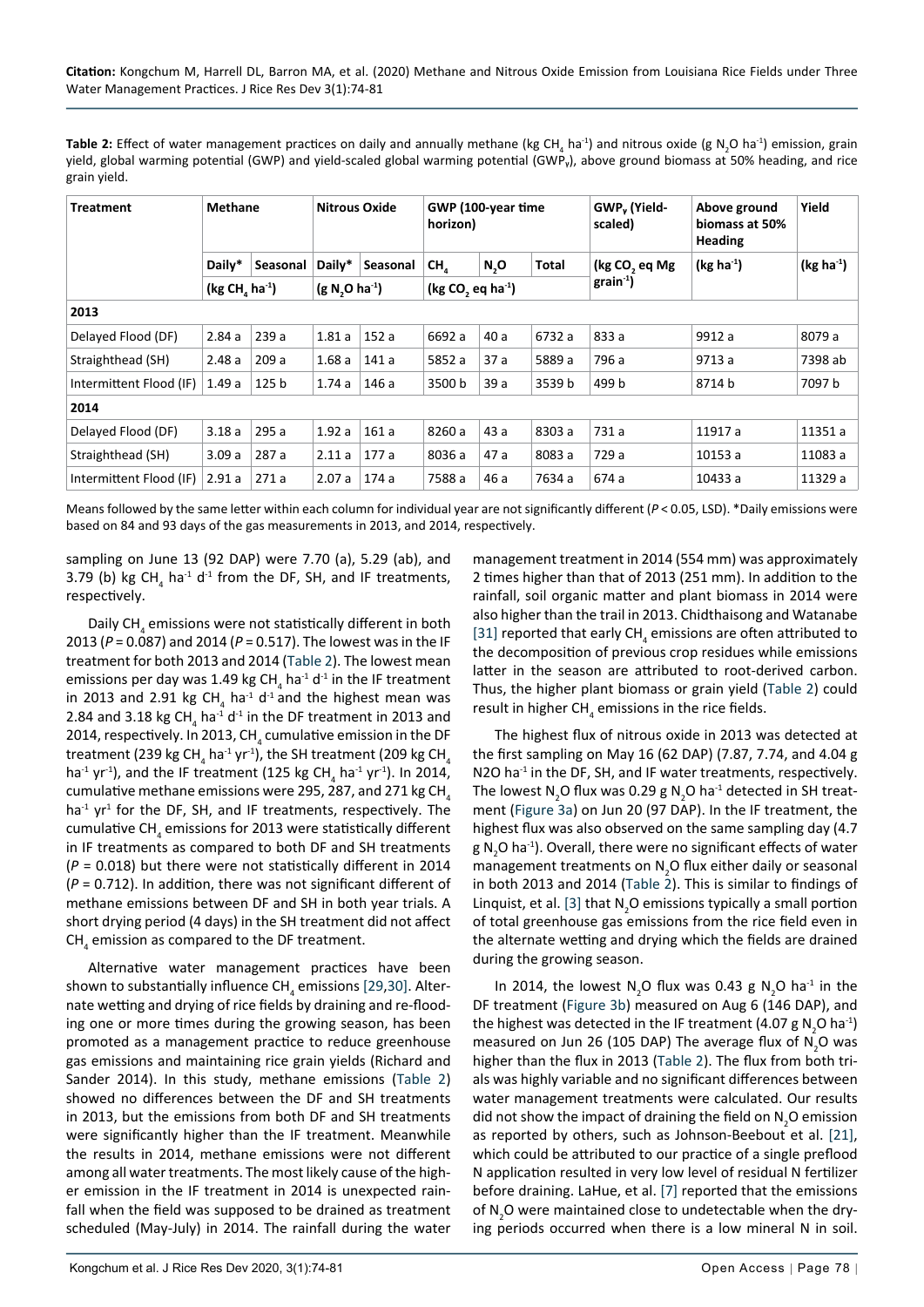**Citation:** Kongchum M, Harrell DL, Barron MA, et al. (2020) Methane and Nitrous Oxide Emission from Louisiana Rice Fields under Three Water Management Practices. J Rice Res Dev 3(1):74-81

<span id="page-5-0"></span>

In addition to nitrogen management, the sampling frequency can affect annual  $N_{2}$ O fluxes calculation. Barton, et al. [\[32](#page-7-11)] also report that daily sampling would be the most accuracy method for interpreting the  $N_2$ O annual emissions.

#### **Effect of water management on grain yield**

Average grain yields of three rice varieties in each water management practice for both experiments in 2013 and 2014 are shown in Table 2. In 2013, the grain yields ranged from 7,097 kg ha<sup>-1</sup> in the IF treatment to 8,079 kg ha<sup>-1</sup> in the DF treatment. Based on the mean separation, the average yields in the DF treatment were significantly greater than the IF treatment, while there was no significant difference between yields in the DF and SH treatments, and between the SH and IF treatments (*P* = 0.037).

In 2014, grain yields ranged from 11,083 kg ha $^{-1}$  in the SH treatment to  $11,351$  kg ha<sup>-1</sup> in the DF treatment. There were no statistical differences between grain yields in all water management treatments ( $P = 0.304$ ). Yield of all treatments in 2014 were higher than the same treatment in 2013, which could be related to rainfall.

It is important to consider the potential effects that changing water management practices would have on the agronomics and economics of producing a commercial rice crop. Most rice cultivars are bred to be grown in aquatic, anaerobic environments and rice grain yield has been shown to be positively correlated with the amount of water used [[10\]](#page-6-8). Subjecting one of these cultivars to even temporary aerobic conditions could potentially induce water stress and dramatically reduce yields by increasing the incidence of pest and pathogen damage, as well as increasing competition with weeds. Recent research has focused on growing rice with less water and reduce methane emissions [\[33,](#page-7-12)[34](#page-7-13)]. Early studies reported that yield declines from alternate wetting and drying [\[35](#page-7-14)] and without yield reduction [[6](#page-6-11),[8,](#page-6-6)[11](#page-6-9),[12\]](#page-6-10). Number of studies in Asia typically found that yield increases [\[36](#page-7-15)[-38\]](#page-7-16). In this study, the lower grain yield in 2013 (Table 2) was more

likely due to dryer condition from lower amount of rainfall during the growing period as compared to the trial in 2014. Result was similar to the meta-analysis of Jiang, et al. [[14\]](#page-6-13) summarized that the severe drying can reduce yields.

Even though alternate wetting and drying or intermittent flooding are well known in term of mitigation of methane emissions, this practice could cause yield reduction. In fact, this practice is different from place to place for the number of drying days, frequency, and growth stage. The meta-analysis of Carrijo, et al. [[40\]](#page-7-10) concluded that grain yields in mild drying treatment are similar to continuous flood while severe drying leads to yield reductions.

#### **Global warming potential (GWP) and yield-scaled GWP (GWPᵧ)**

GWP in 2013 was significantly different (*P* = 0.007) by water management treatment. The DF treatment had the highest GWP (6732 kg CO<sub>2</sub> eq ha<sup>-1</sup>) followed by SH treatment (5889 kg CO<sub>2</sub> eq ha<sup>-1</sup>), and the IF treatment (3539 kg CO<sub>2</sub> eq ha<sup>-1</sup>) (Table 2). The IF water treatment had 47% GWP lower than DF treatment, and the SH treatment was lower by 13% as compared to the DF treatment. The GWP in 2014 was not significantly different (*P* = 0.619) between the water treatments. The GWP was higher than 2013 in all treatments. The highest GWP was 8303, 8083, and 7634 kg CO<sub>2</sub> eq ha<sup>-1</sup> in the DF, SH, and IF treatment, respectively. The differences of GWP between water management treatments were also lower than that of 2013. GWP in the IF treatment was 8% lower than the DF treatment and it was lower by 3% in SH treatment compared to DF treatment. Over 90% of GWP was mainly contributed from CH<sub>4</sub> emissions. In 2013, it was not different between DF and SH treatments, but both treatments were higher than the IF treatment. In 2014, however, there were not different among three water management treatments. GWP contributed from  $N_2$ O was not significant between treatments for both years (Table 2). In 2013, GWP contributed from  $N_{2}$ O accounted for 0.59, 0.63, and 1.10% for DF, SH, and IF treatments,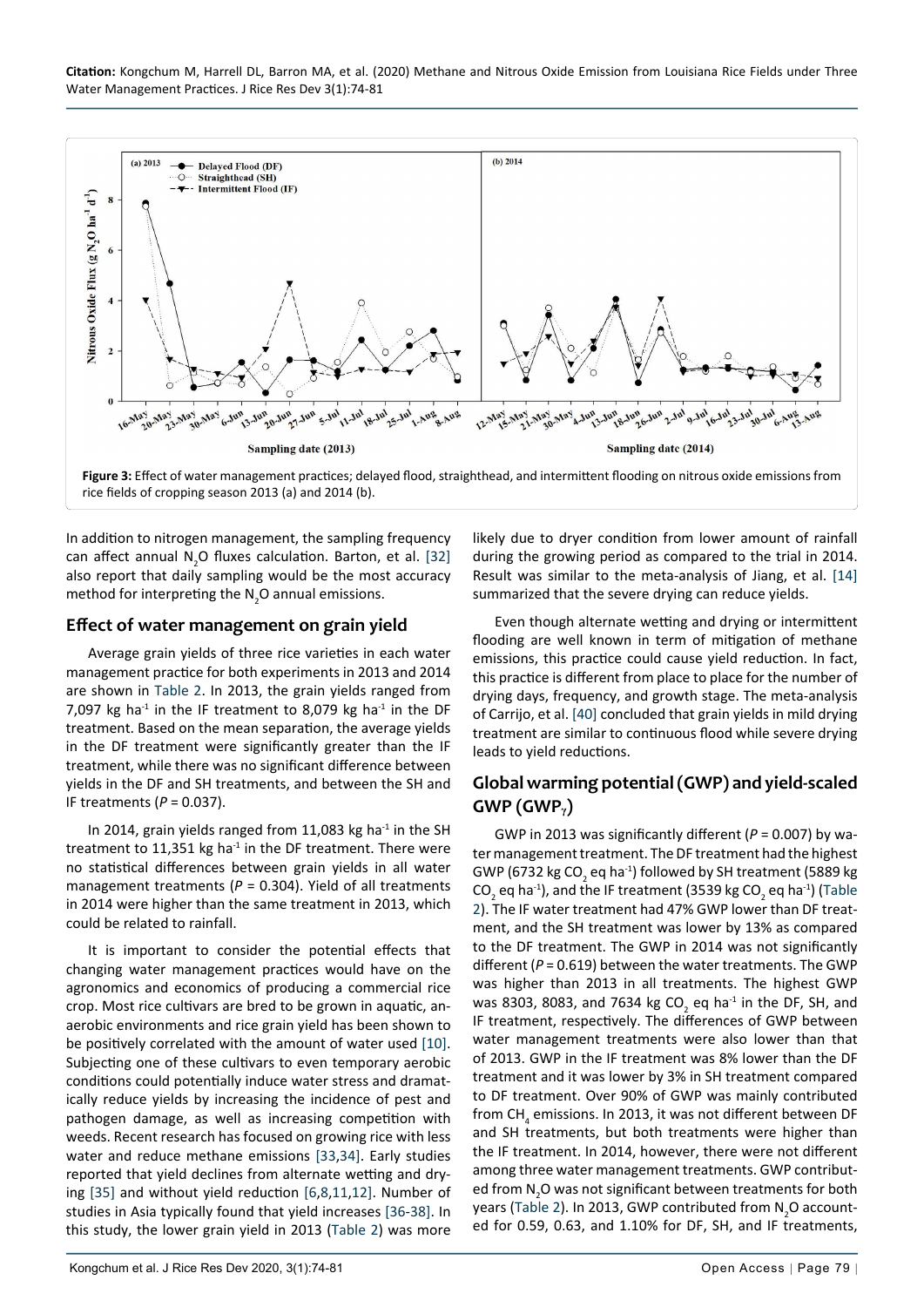respectively. GWP contributed from  $N_{2}$ O in 2014 were 0.52, 0.58, and 0.60% for DF, SH, and IF treatments, respectively. The contribution of  $N_{2}$ O to GWP was significant low regardless of water management practices.

Yield-scaled GWP (GWP $_{v}$ ) was also similar trend with the GWP. In 2013, the GWP $_{v}$  were significantly different among the three water management treatments  $(P = 0.009)$ , which the lowest was observed in the IF treatment (499 kg  $CO<sub>2</sub>$ eq Mg grain<sup>-1</sup>) as compared to both DF (833 kg CO<sub>2</sub> eq Mg grain<sup>-1</sup>) and SH (796 kg CO<sub>2</sub> eq Mg grain<sup>-1</sup>) treatments. In 2014, however, there were no significant differences in GWP<sub>v</sub> ( $P =$ 0.611). In 2013, GWP<sub>v</sub> was approximately reduced by 40% in the IF treatment as compared to the DF treatment and it was reduced by 8% in the same treatment in 2014. Our results were similar to Tran, et al. [[29](#page-7-8)] which found that GWP<sub>v</sub> in single and multiple drains treatments were lower than the continuous flooding treatment.

#### **Conclusions**

Results from this study support the premise that methane emissions were reduced in the lower water use practice. However, heavy reduction of water use could reduce grain yield. A short period of drainage in the SH treatment did not show any reduction of CH<sub>4</sub> emissions compared to the DF treatment. The IF water management practice showed the lowest methane emissions but could negatively impact grain yield. In addition, field drainage during the growing season in the SH and IF treatments did not increase  $N_{2}$ O emission as compared to DF treatment, the dominant water management practice in South Louisiana.

The interaction among rice cultivars, water management practices, and environment conditions on  $\mathsf{CH}_4$  emissions requires further investigation. Field drying severity, nitrogen fertilizer management, including rice growth stages are the major keys for controlling emissions and yield. Co-management of these factors must be investigated.

#### **Acknowledgement**

This work was partially supported by the Louisiana Rice Research Board. We would like to thank Drs. R.D. DeLaune and C.W. Lindau who provided very helpful suggestions for improving the manuscript.

## **References**

- <span id="page-6-0"></span>1. [Maclean JL, Dawe DC, Hardy B, et al. \(2002\) Rice almanac: Source](https://books.google.co.in/books/about/Rice_Almanac.html?id=suZZiwyCEYMC&redir_esc=y)  [book for the most important economic activity on earth. 3rd edi](https://books.google.co.in/books/about/Rice_Almanac.html?id=suZZiwyCEYMC&redir_esc=y)[tion, CABI Publishing Series Wallingford, UK.](https://books.google.co.in/books/about/Rice_Almanac.html?id=suZZiwyCEYMC&redir_esc=y)
- <span id="page-6-1"></span>2. [Wassmann R, Neue HU, Lantin RS, et al. \(2000\) Characterization](https://pubag.nal.usda.gov/catalog/667560)  [of methane emissions from rice fields in Asia. II. Differences](https://pubag.nal.usda.gov/catalog/667560)  [among irrigated, rainfed, and deepwater rice. Nutrient Cycling in](https://pubag.nal.usda.gov/catalog/667560)  [Agroecosystems 58: 13-22.](https://pubag.nal.usda.gov/catalog/667560)
- <span id="page-6-2"></span>3. [Linquist BA, van Groenigen KJ, Adviento-Borbe MAA, et al.](https://onlinelibrary.wiley.com/doi/abs/10.1111/j.1365-2486.2011.02502.x)  [\(2012\) An agronomic assessment of greenhouse gas emissions](https://onlinelibrary.wiley.com/doi/abs/10.1111/j.1365-2486.2011.02502.x)  [from major cereal crops. Glob Chang Biol 18: 194-209.](https://onlinelibrary.wiley.com/doi/abs/10.1111/j.1365-2486.2011.02502.x)
- <span id="page-6-3"></span>4. [Neue HU \(1993\) Methane emissions from rice fields: Wetland](https://academic.oup.com/bioscience/article-abstract/43/7/466/249121?redirectedFrom=fulltext)  [rice fields may make a major contribution to global warming.](https://academic.oup.com/bioscience/article-abstract/43/7/466/249121?redirectedFrom=fulltext)  [Bioscience 43: 466-474.](https://academic.oup.com/bioscience/article-abstract/43/7/466/249121?redirectedFrom=fulltext)
- <span id="page-6-4"></span>5. [Lindau CW, Patrick WH Jr, DeLaune RD, et al. \(1990\) Rate of ac](https://www.semanticscholar.org/paper/Rate-of-accumulation-and-emission-of-N2%2C-N2O-and-a-Lindau-Patrick/c9820d20160f14443e63a6b20606465b1a959645)[cumulation and emission of N2, N2O, and CH4 from flooded rice](https://www.semanticscholar.org/paper/Rate-of-accumulation-and-emission-of-N2%2C-N2O-and-a-Lindau-Patrick/c9820d20160f14443e63a6b20606465b1a959645)  [soil. Plant Soil 129: 269-276.](https://www.semanticscholar.org/paper/Rate-of-accumulation-and-emission-of-N2%2C-N2O-and-a-Lindau-Patrick/c9820d20160f14443e63a6b20606465b1a959645)
- <span id="page-6-11"></span>6. [Kongchum M, Bollich PK, Hudnall WH, et al. \(2006\) Decreasing](https://hal.archives-ouvertes.fr/hal-00886316/document)  [methane emission of rice by better crop management. Agron](https://hal.archives-ouvertes.fr/hal-00886316/document)  [Sustain Dev 26: 45-54.](https://hal.archives-ouvertes.fr/hal-00886316/document)
- <span id="page-6-5"></span>7. [LaHue GT, Chaney RL, Adviento-Borbe MA, et al. \(2016\) Alter](https://www.sciencedirect.com/science/article/abs/pii/S0167880916302754)[nate wetting and drying in high yielding direct-seeded rice sys](https://www.sciencedirect.com/science/article/abs/pii/S0167880916302754)[tem accomplishes multiple environmental and agronomic objec](https://www.sciencedirect.com/science/article/abs/pii/S0167880916302754)[tives. Agriculture, Ecosystems and Environment 229: 30-39.](https://www.sciencedirect.com/science/article/abs/pii/S0167880916302754)
- <span id="page-6-6"></span>8. [Jiao Z, Hou A, Shi Y, et al. \(2006\) Water management influencing](https://www.semanticscholar.org/paper/Water-Management-Influencing-Methane-and-Nitrous-in-Jiao-Hou/6c77ae80121dc6040e3928012292792a77a51349)  [methane and nitrous oxide emissions from rice field in relation](https://www.semanticscholar.org/paper/Water-Management-Influencing-Methane-and-Nitrous-in-Jiao-Hou/6c77ae80121dc6040e3928012292792a77a51349)  [to soil redox and microbial community. Commun. Soil Sci Plant](https://www.semanticscholar.org/paper/Water-Management-Influencing-Methane-and-Nitrous-in-Jiao-Hou/6c77ae80121dc6040e3928012292792a77a51349)  [Anal 37: 1889-1903.](https://www.semanticscholar.org/paper/Water-Management-Influencing-Methane-and-Nitrous-in-Jiao-Hou/6c77ae80121dc6040e3928012292792a77a51349)
- <span id="page-6-7"></span>9. [Sigren LK, Lewis ST, Fisher FM, et al. \(1997\) Effects of field drain](https://agupubs.onlinelibrary.wiley.com/doi/pdf/10.1029/97GB00627)[age on soil parameters related to methane production and emis](https://agupubs.onlinelibrary.wiley.com/doi/pdf/10.1029/97GB00627)[sion from rice paddies. Glob Biogeochem Cycles 11: 151-162.](https://agupubs.onlinelibrary.wiley.com/doi/pdf/10.1029/97GB00627)
- <span id="page-6-8"></span>10. Yang Xiaguang, Wang H, Wang Z, et al. (2002) Yield of aerobic rice (Han Dao) under different water regimes in North China. In: Bouman BAM, Hengsdijk H, Hardy B, et al. Water-wise rice production. Los Baños, Philippines, 155-163.
- <span id="page-6-9"></span>11. [Tuong TP, Bouman BAM \(2003\) Rice production in water-scarce](https://www.cabi.org/cabebooks/ebook/20033158280)  [environments. In: Kijne JW, Barker R, Molden DJ, Water produc](https://www.cabi.org/cabebooks/ebook/20033158280)[tivity in agriculture: limits and opportunities for improvement.](https://www.cabi.org/cabebooks/ebook/20033158280)  [Manila, Phillipines, 53-67.](https://www.cabi.org/cabebooks/ebook/20033158280)
- <span id="page-6-10"></span>12. [Zhao L, Wu L, Li Y, et al. \(2009\) Influence of the system of rice in](https://www.cambridge.org/core/journals/experimental-agriculture/article/influence-of-the-system-of-rice-intensification-on-rice-yield-and-nitrogen-and-water-use-efficiency-with-different-n-application-rates/5986E52CC4BFB9B45DF0CDFBABA29D28)[tensification on rice yield and nitrogen and water use efficiency](https://www.cambridge.org/core/journals/experimental-agriculture/article/influence-of-the-system-of-rice-intensification-on-rice-yield-and-nitrogen-and-water-use-efficiency-with-different-n-application-rates/5986E52CC4BFB9B45DF0CDFBABA29D28)  [with different N application rates. Exp Agric 45: 275-286.](https://www.cambridge.org/core/journals/experimental-agriculture/article/influence-of-the-system-of-rice-intensification-on-rice-yield-and-nitrogen-and-water-use-efficiency-with-different-n-application-rates/5986E52CC4BFB9B45DF0CDFBABA29D28)
- <span id="page-6-12"></span>13. Wassmann R, Hosen Y, Sumfleth K (2009) Reducing Methane emissions from irrigated rice. Agriculture and climate change: An agenda for negotiation in Copenhagen, Series number. International Food Policy Research Institute IFPRI 16, Washington (DC).
- <span id="page-6-13"></span>14. [Jiang Y, Carrijo D, Huang S, et al. \(2019\) Water management to](https://www.sciencedirect.com/science/article/abs/pii/S0378429018320276)  [mitigate the global warming potential of rice systems: A global](https://www.sciencedirect.com/science/article/abs/pii/S0378429018320276)  [meta-analysis. Field Crop Research 234: 47-54.](https://www.sciencedirect.com/science/article/abs/pii/S0378429018320276)
- <span id="page-6-14"></span>15. [Kamoshita A, Babu RC, Boopathi, et al. \(2008\) Phenotypic and](https://www.sciencedirect.com/science/article/abs/pii/S0378429008001287)  [genotypic analysis of drought-resistance traits for development](https://www.sciencedirect.com/science/article/abs/pii/S0378429008001287)  [of rice cultivars adapted to rainfed environments. Field Crops](https://www.sciencedirect.com/science/article/abs/pii/S0378429008001287)  [Res 109: 1-23.](https://www.sciencedirect.com/science/article/abs/pii/S0378429008001287)
- 16. [Palanog AD, Swamy BPM, Shamsudin NAA, et al. \(2014\) Grain](https://www.sciencedirect.com/science/article/abs/pii/S0378429014000124)  [yield QTLs with consistent-effect under reproductive-stage](https://www.sciencedirect.com/science/article/abs/pii/S0378429014000124)  [drought stress in rice. Field Crops Res 161: 46-54.](https://www.sciencedirect.com/science/article/abs/pii/S0378429014000124)
- <span id="page-6-15"></span>17. [Yang Xiaolong, Wang Benfu, Chen Liang, et al. \(2019\) The differ](https://www.nature.com/articles/s41598-019-40161-0)[ent influences of drought stress at the flowering stage on rice](https://www.nature.com/articles/s41598-019-40161-0)  [physiological traits, grain yield, and quality. Scientific Reports 9:](https://www.nature.com/articles/s41598-019-40161-0)  [3742.](https://www.nature.com/articles/s41598-019-40161-0)
- <span id="page-6-16"></span>18. [Lagomarsino A, Agnelli AE, Linquist B, et al. \(2016\) Alternate wet](https://www.sciencedirect.com/science/article/abs/pii/S1002016015600637)[ting and drying of rice reduced CH4 emissions but triggered N2O](https://www.sciencedirect.com/science/article/abs/pii/S1002016015600637)  [peaks in a clayed soil of central Italy. Pedosphere 26: 533-548.](https://www.sciencedirect.com/science/article/abs/pii/S1002016015600637)
- <span id="page-6-17"></span>19. [Adviento-Borbe MAA, Pittelkow C, Anders M, et al. \(2013\) Opti](https://pubmed.ncbi.nlm.nih.gov/25602403/)[mal fertilizer N rates and yield-scales global warming potential in](https://pubmed.ncbi.nlm.nih.gov/25602403/)  [drill seeded rice. J Environ Qual 42: 1623-1634.](https://pubmed.ncbi.nlm.nih.gov/25602403/)
- <span id="page-6-18"></span>20. [Pittelkow CM, Adviento-Borbe MAA, Hill JE, et al. \(2013\) Yield](https://www.sciencedirect.com/science/article/abs/pii/S0167880913001618)[scaled global warming potential of annual nitrous oxide and](https://www.sciencedirect.com/science/article/abs/pii/S0167880913001618)  [methane emissions from continuously flooded rice system in re](https://www.sciencedirect.com/science/article/abs/pii/S0167880913001618)[sponse to nitrogen input. Agric Ecosyst Environ 177: 10-20.](https://www.sciencedirect.com/science/article/abs/pii/S0167880913001618)
- <span id="page-6-19"></span>21. [Johnson-Beebout SE, Angeles OR, Alberto MC, et al. \( 2009\) Si](https://www.sciencedirect.com/science/article/abs/pii/S0016706108003273)-